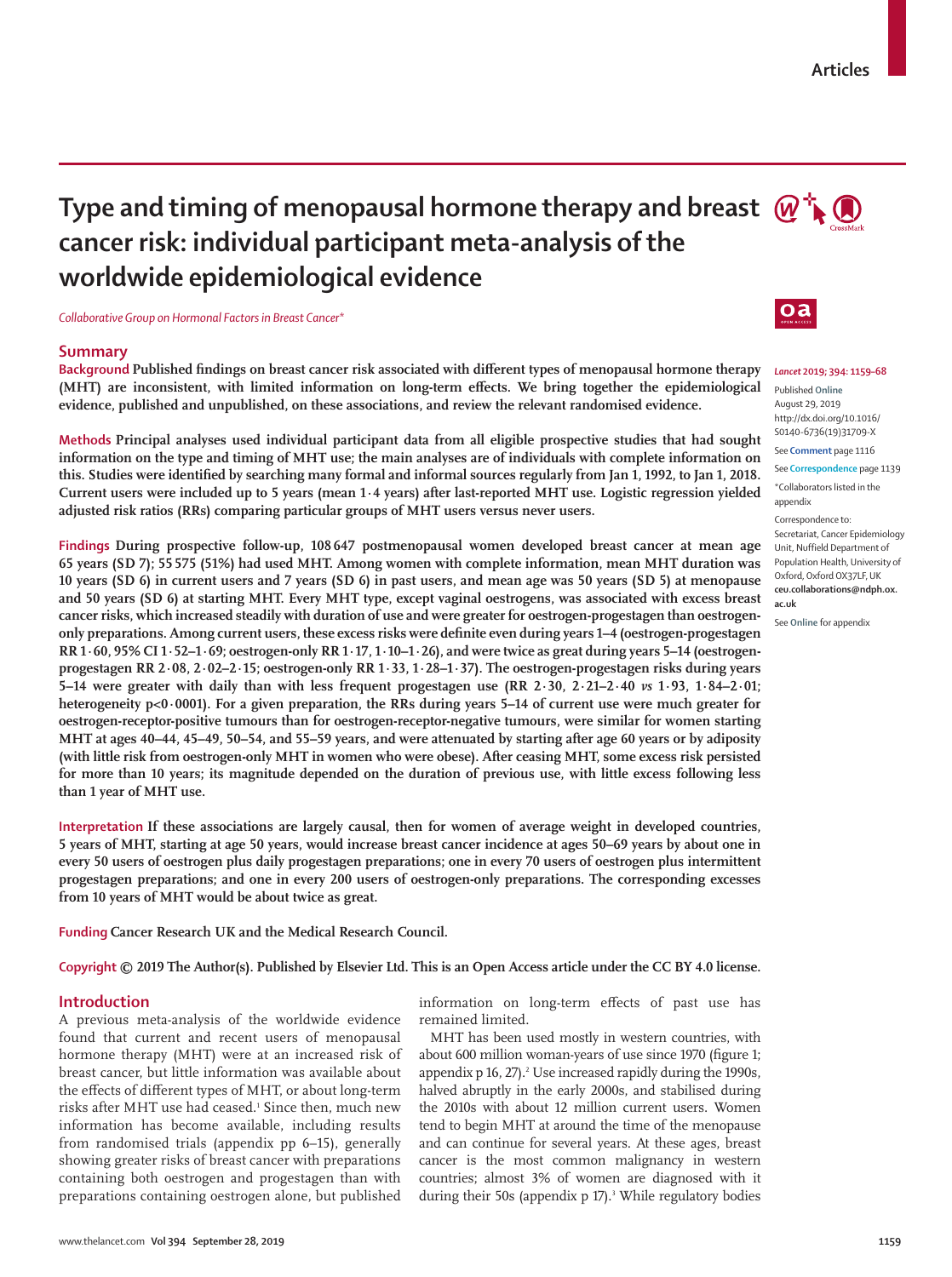## **Research in context**

#### **Evidence before this study**

Reliable assessment of the association between menopausal hormone therapy (MHT) use and breast cancer requires avoidance of appreciable confounding or bias, with important features of MHT use (type used, age at first use, duration of use, and time since last use) classified similarly. Review of published data cannot provide this. We reported in 1997 that current and recent users of MHT were at increased risk of breast cancer, but little information was then available about different types of MHT or about their long-term effects. Systematic searches for published and unpublished studies have been done regularly since 1992 from collaborators and from review articles and reference lists, augmented by periodic searches of MEDLINE and PubMed; search terms included combinations of "breast cancer risk", "cohort", "prospective", "case-control", "HT", "hormonal contra\*", "hormone replacement", "menopaus\*", "reproduc\*", "hormon\*", and "HRT''. The cutoff date for searches was Jan 1, 2018. The randomised evidence, also reviewed here, is largely for hormone use starting after age 60 years.

#### **Added value of this study**

In an individual participant meta-analysis of all eligible prospective studies, conclusions can now be based on over 100000 postmenopausal women who developed breast cancer. Half of these women had used MHT, most starting around the time of the menopause at ages 40–59 years. Prospective studies avoid the potential biases in retrospective studies, and the large number of cases limits the play of chance. All types of MHT, except vaginal oestrogens, were associated with increased risks of developing breast cancer. The risks were greater for oestrogen-progestagen than for oestrogen-only preparations, particularly if the progestagen was given daily rather than intermittently. The associations with MHT were much stronger

for oestrogen-receptor-positive tumours than for oestrogen-receptor-negative tumours. Among current users, there were definite excess risks even during 1–4 years (mean: 3 years) of MHT use, and progressively greater risks with longer use. During 5-14 years of MHT use, the relative risks (RRs) were similarly increased if MHT use had started at ages 40–44, 45–49, 50–54, and 55–59 years; RRs appeared to be attenuated if MHT use had started after age 60 years. They were also attenuated by adiposity, particularly for oestrogen-only MHT (which had little effect in obese women). After MHT use ceased, some excess risk of breast cancer persisted for more than a decade, which was greater with longer durations of prior MHT use. There was little risk following less than 1 year of use.

#### **Implications of all the available evidence**

If the associations are largely causal, MHT use in western countries has already caused about 1 million breast cancers, out of a total of about 20 million since 1990. For women of average weight in western countries, 5 years use of oestrogen plus daily progestagen MHT, starting at age 50 years, would increase 20-year breast cancer risks at ages 50–69 years from 6·3% to 8·3%, an absolute increase of 2·0 per 100 women (one in every 50 users). Similarly, 5 years use of oestrogen plus intermittent progestagen MHT would increase the 20-year risk from 6·3% to 7·7%, an absolute increase of 1·4 per 100 women (one in 70 users). Finally, 5 years use of oestrogen-only MHT would increase the 20-year risk from 6·3% to 6·8%, an absolute increase of 0·5 per 100 women (one in 200 users); this excess would be greater in lean women, but in obese women oestrogen-only MHT is associated with little excess risk. For 10 years of use, the 20-year increases in incidence would be about twice as great as for 5 years of use.

in Europe and the USA recommend that MHT be used for the shortest time that it is needed, $4,5$  some clinical guidelines recommended less restrictive prescribing.<sup>6</sup>

Most individual studies were too small to assess reliably the long-term breast cancer risk associated with just a few years of MHT use. Furthermore, some epidemiological evidence remains unpublished, and studies completed before the 2000s necessarily had limited information about long-term effects of past use.<sup>1</sup> Reliable assessment of the association between breast cancer risk and current and past use of MHT requires review of the totality of the worldwide evidence, with careful control of potential sources of appreciable bias and confounding. Reviews of published data cannot provide this.

The Collaborative Group on Hormonal Factors in Breast Cancer has therefore sought to bring together for central analysis published and unpublished individual participant data from eligible epidemiological studies with information on the type and timing of MHT use. Bringing these studies together has yielded extremely large numbers of cases of breast cancer among women who started MHT in their 40s or 50s.

Although relatively few women in the prospective studies had started MHT in their 60s, most women in the randomised trials of these same preparations were older than 60 years when recruited, as these trials were designed primarily to evaluate possible protective effects against vascular disease (which is less common at younger ages). These and other relevant randomised trials are reviewed separately here.

## **Methods**

## **Study identification and data collection**

This collaboration began in 1992.<sup>1,7-9</sup> Since then, potentially eligible epidemiological studies have been sought regularly by computer-aided literature searches, manual searches of review articles, written communications, and discussions at scientific meetings (appendix p 6). Eligible studies, published and unpublished, had sought individual information for postmenopausal women on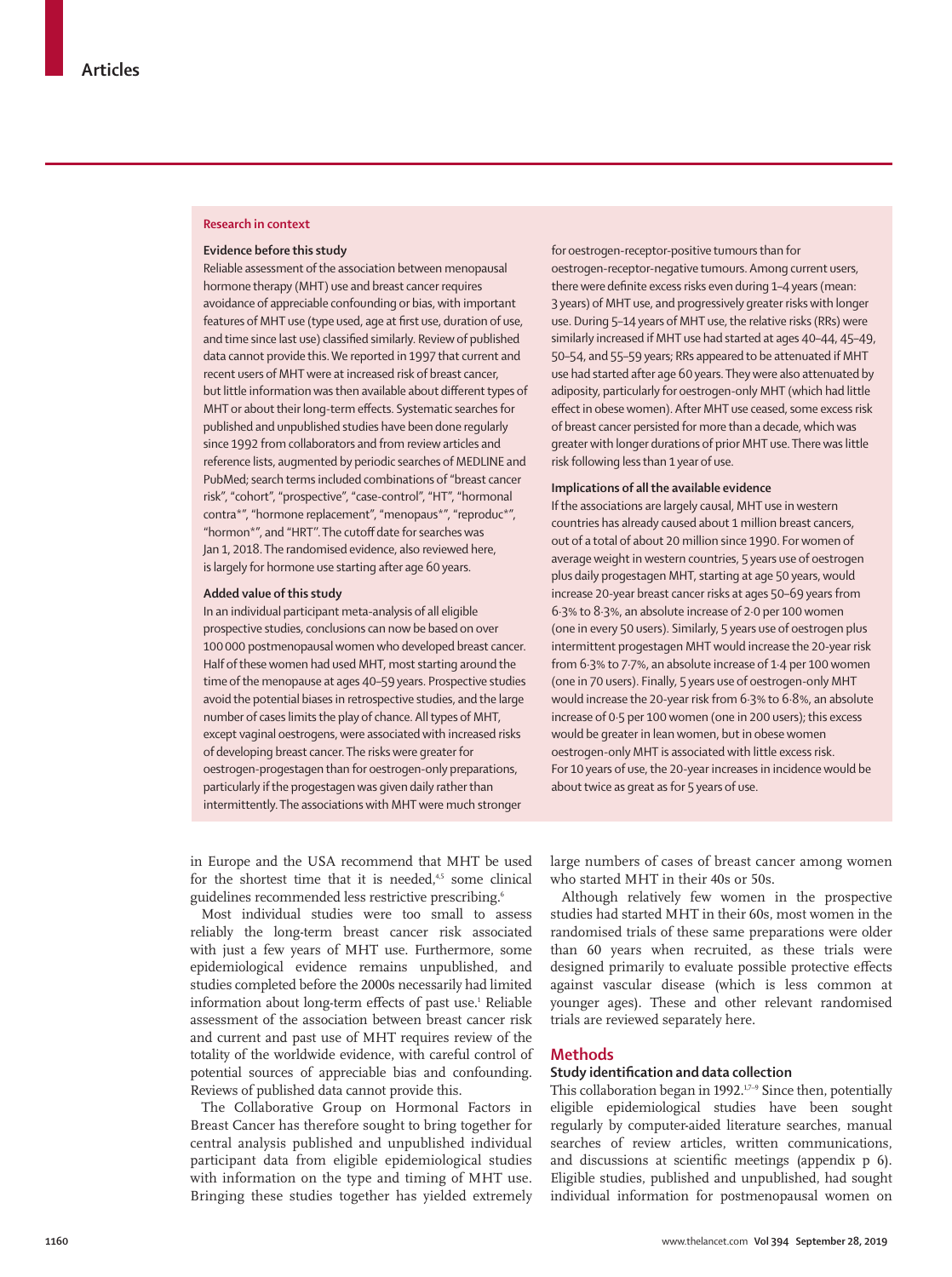the type and timing of MHT use and on body-mass index (BMI); and, after 2001, included at least 1000 cases. By Jan 1, 2018, 59 eligible studies had been identified and 58 are included (one retrospective, but no prospective, study was unable to provide data on individual participants; appendix pp 6–15). Randomised trials involved too few cases to be eligible by these criteria, but trials of the main MHT preparations are reviewed separately, as are some trials of anti-oestrogen drugs (appendix pp 28–30).

Prospective studies were included using a nested case-control design, with up to four randomly selected controls per case of invasive breast cancer matched on age, year of birth, and region (appendix p 7). All analyses included only postmenopausal women, defined as known age at natural menopause (or at bilateral oophorectomy) or unknown age at menopause but age of at least 55 years (since 90% with a natural menopause were postmenopausal by 55 years°) and excluded younger women with a hysterectomy but unknown age at menopause.

Individual information was sought on sociodemographic, reproductive, and anthropometric factors, and on last reported MHT use prior to the date of cancer diagnosis for cases and the equivalent date for matched controls (hereafter called the index date). Women were classified, using as similar definitions as possible across studies, by age at first MHT use, duration of use, time since last use, and preparation last used. Results for the two common MHT categories, oestrogen-only and oestrogen-progestagen preparations, are examined separately; few women switched between them (appendix p 7).

In prospective studies, information on whether women had been using MHT was necessarily recorded some time before the index date. Some never users or past users might have started after information was last recorded, but this would be uncommon, as the average age at last reported non-use was 63 years, and few women start MHT after age 60 years (appendix p 8). Analyses therefore assumed that never users would not start and past users would not restart (and, for past users, the time since last use was increased by 1 year annually until the index date).

Conversely, women who last (before the index date) reported that they were using MHT might have stopped before the index date. They were included as current users only if the index date was less than 5 years after the last report. Breast cancers that arose within this period did so after mean 1·4 years (SD 1·4). Based on typical annual continuation rates, an estimated 1·1 years of additional use would have accrued among them, far less than the average of 8·9 years (SD 6·5) up to the last reported use. In current users, duration of use was the last-reported duration plus the estimated small additional duration up to the index date (appendix p 8). About 90% of current users at last report would still have been users 1 year before the index date. Sensitivity



*Figure 1:* **Estimated number of current MHT users in western countries in the 50 years since 1970, and the distribution of the dates of diagnosis of breast cancer in the retrospective and the prospective studies** Vertical lines give median dates of diagnosis, and horizontal lines give IQRs. MHT=menopausal hormone therapy.

analyses explored other cutoffs and other assumptions about MHT continuation (appendix pp 20, 42–44).

Breast cancers were classified, where possible, as oestrogen-receptor-positive or oestrogen-receptor-negative (ER+ or ER–); as ductal or lobular; and as localised to the breast or not (appendix p 8).

#### **Statistical methods**

A draft protocol was circulated to collaborators and preliminary results were discussed at a meeting of investigators in 2011 and, after additional data collection and analyses, by correspondence with them in 2017 and 2018. During this collaborative process, the analysis plans evolved.

Conditional logistic regression models comparing particular groups of MHT users with never users yielded odds ratios (equivalent to incidence rate ratios), which are described as relative risks (RRs). To ensure that women in one study were compared directly only with similar women in the same study, all analyses were routinely stratified by study, centre within study, BMI, and fine divisions of age at index date, and adjusted for alcohol consumption, family history of breast cancer, parity, and age at first birth (appendix p 9). To preserve the total number analysed, for each such variable unknowns were assigned to a separate group. Sensitivity analyses restricted analyses to women with complete information for all adjustment variables or examined the effect of adjusting for additional factors. Separate analyses of the prospective and of the retrospective studies were performed.

Age at menopause, an important determinant of breast cancer risk<sup>9</sup> (and of age at first MHT use), was unknown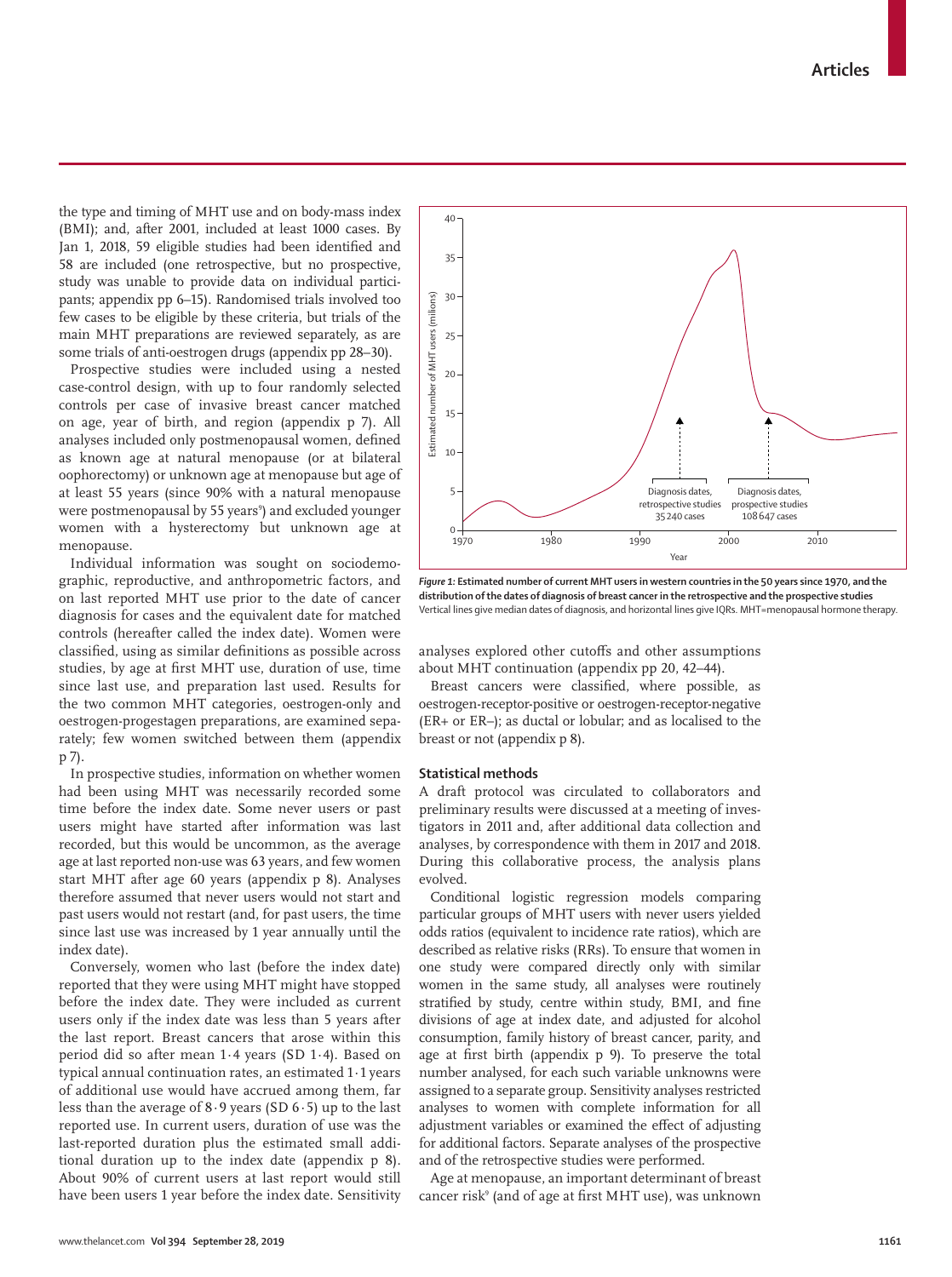|                                                        | Number of cases<br>(oestrogen only/<br>oestrogen and<br>progestagen) | Mean<br>duration<br>of MHT<br>use | Oestrogen only                  | <b>Relative risk</b><br>(95% CI) | Oestrogen and<br>progestagen           | <b>Relative risk</b><br>(95% CI) |
|--------------------------------------------------------|----------------------------------------------------------------------|-----------------------------------|---------------------------------|----------------------------------|----------------------------------------|----------------------------------|
| A All current and past users                           |                                                                      |                                   |                                 |                                  |                                        |                                  |
| Current users, by years of use                         |                                                                      |                                   |                                 |                                  |                                        |                                  |
| Duration <1 year                                       | 109/189                                                              | <1.0                              |                                 | $1.08(0.86 - 1.35)$              |                                        | $1.20(1.01-1.43)$                |
| Duration 1-4 years                                     | 1150/2230                                                            | 2.8                               |                                 | $1.17(1.10-1.26)$                |                                        | $1.60(1.52 - 1.69)$              |
| Duration 5-9 years                                     | 2391/4968                                                            | 7.0                               |                                 | $1.22(1.17-1.28)$                |                                        | $1.97(1.90-2.04)$                |
| Duration 10-14 years                                   | 2478/3350                                                            | $11-7$                            |                                 | $1.43(1.37 - 1.50)$              |                                        | $2.26(2.16-2.36)$                |
| Duration ≥15 years                                     | 2183/1424                                                            | $20-1$                            |                                 | $1.58(1.51 - 1.66)$              |                                        | $2.51(2.35 - 2.68)$              |
| Past users, by years of use                            |                                                                      |                                   |                                 |                                  |                                        |                                  |
| Duration <1 year                                       | 627/984                                                              | <1.0                              |                                 | $1.04(0.95 - 1.14)$              |                                        | $1.02(0.95 - 1.10)$              |
| Duration 1-4 years                                     | 1462/2303                                                            | 2.4                               |                                 | $1.04(0.98 - 1.11)$              |                                        | $1.10(1.05-1.16)$                |
| Duration 5-9 years                                     | 1964/3751                                                            | 6.6                               |                                 | $1.09(1.03 - 1.15)$              |                                        | $1.21(1.16-1.26)$                |
| Duration ≥10 years                                     | 2417/2578                                                            | $13-7$                            |                                 | $1.22(1.17-1.28)$                |                                        | $1.30(1.25 - 1.37)$              |
| <b>B</b> Past users only                               |                                                                      |                                   |                                 |                                  |                                        |                                  |
| Past users, by time since last use and by years of use |                                                                      |                                   |                                 |                                  |                                        |                                  |
| <5 years since last use                                |                                                                      |                                   |                                 |                                  |                                        |                                  |
| Duration <1 year                                       | 157/250                                                              | < 1.0                             |                                 | $1.12(0.93 - 1.36)$              |                                        | $0.98(0.85 - 1.14)$              |
| Duration 1-4 years                                     | 392/752                                                              | 2.4                               |                                 | $1.03(0.92 - 1.15)$              |                                        | $1.18(1.09 - 1.29)$              |
| Duration 5-9 years                                     | 690/1370                                                             | $6 - 7$                           |                                 | $1.06(0.97 - 1.16)$              |                                        | $1.21(1.14 - 1.29)$              |
| Duration ≥10 years                                     | 1041/1122                                                            | $14-4$                            |                                 | $1.21(1.13 - 1.30)$              |                                        | $1.34(1.25 - 1.44)$              |
| 5-9 years since last use                               |                                                                      |                                   |                                 |                                  |                                        |                                  |
| Duration <1 year                                       | 150/355                                                              | < 1.0                             |                                 | $1.06(0.88 - 1.28)$              |                                        | $1.00(0.89 - 1.14)$              |
| Duration 1-4 years                                     | 406/798                                                              | 2.4                               |                                 | $1.07(0.96 - 1.20)$              |                                        | $1.06(0.98 - 1.15)$              |
| Duration 5-9 years                                     | 666/1483                                                             | 6.6                               |                                 | $1.06(0.97 - 1.16)$              |                                        | $1.23(1.15-1.30)$                |
| Duration ≥10 years                                     | 871/998                                                              | 13.3                              |                                 | $1.20(1.12 - 1.30)$              |                                        | $1.28(1.19-1.38)$                |
| ≥10 years since last use                               |                                                                      |                                   |                                 |                                  |                                        |                                  |
| Duration <1 year                                       | 320/379                                                              | <1.0                              |                                 | $0.99(0.87 - 1.12)$              |                                        | $1.06(0.95 - 1.19)$              |
| Duration 1-4 years                                     | 664/753                                                              | 2.3                               |                                 | $1.04(0.95 - 1.13)$              |                                        | $1.09(1.00-1.18)$                |
| Duration 5-9 years                                     | 608/898                                                              | $6 - 4$                           |                                 | $1.14(1.04-1.25)$                |                                        | $1.19(1.10-1.28)$                |
| Duration ≥10 years                                     | 505/458                                                              | 12.9                              |                                 | $1.29(1.16-1.42)$                |                                        | $1.28(1.15-1.43)$                |
|                                                        |                                                                      | 0.5                               | $1-0$<br>Relative risk (95% CI) | 2.0<br>0.5                       | 2.0<br>$1-0$<br>Relative risk (95% CI) | 3.0                              |

*Figure 2:* **Type and timing of MHT use in current users and past users**

(A) All current and past users. (B) Past users only, by time since last use of MHT. Fully adjusted relative risks for current versus never users by years of current use, and for past users versus never users by years of use and time since cessation of use (prospective studies). MHT=menopausal hormone therapy.

for about half the cases, but was known for sufficient numbers to estimate with negligible random error any differences between groups in mean age at menopause (appendix p 9). As breast cancer incidence rates in never users increase by a factor of 1·029 per year older at menopause,9 any such differences were allowed for not by regression but by increasing or decreasing the RR of breast cancer in each group by a factor of 1·029 for every year of difference in mean age at menopause between that group and the corresponding group of never users.

To help assess the clinical relevance of the RRs, they were combined with the 2015 age-specific breast cancer rates in England, which are typical of many western countries,<sup>3</sup> to describe the absolute breast-cancer risks at ages 50–69 years that would, in the absence of other causes of death, be associated with starting various types of MHT at age 50 years and continuing for 5 years or for 10 years before stopping. Stata (version 15.0) was used for analyses.

#### **Role of the funding source**

The funders of the study had no role in study design, data analysis, data collection, data interpretation, manuscript preparation, or decision to publish. The writing committee had full access to all the data in the study and had final responsibility for the decision to submit for publication.

## **Results**

Anonymised information on individual participants was obtained from 58 studies (appendix pp 10, 11), including 143 887 postmenopausal women with invasive breast cancer (cases) and 424 972 without breast cancer (controls). The 24 prospective studies contributed threequarters (108 647) of the cases, diagnosed in median year 2005 (IQR 2000–09) at mean age 65 years (SD 7); 55 575 (51%) had ever used MHT. The 34 retrospective studies contributed a quarter (35 240) of the cases,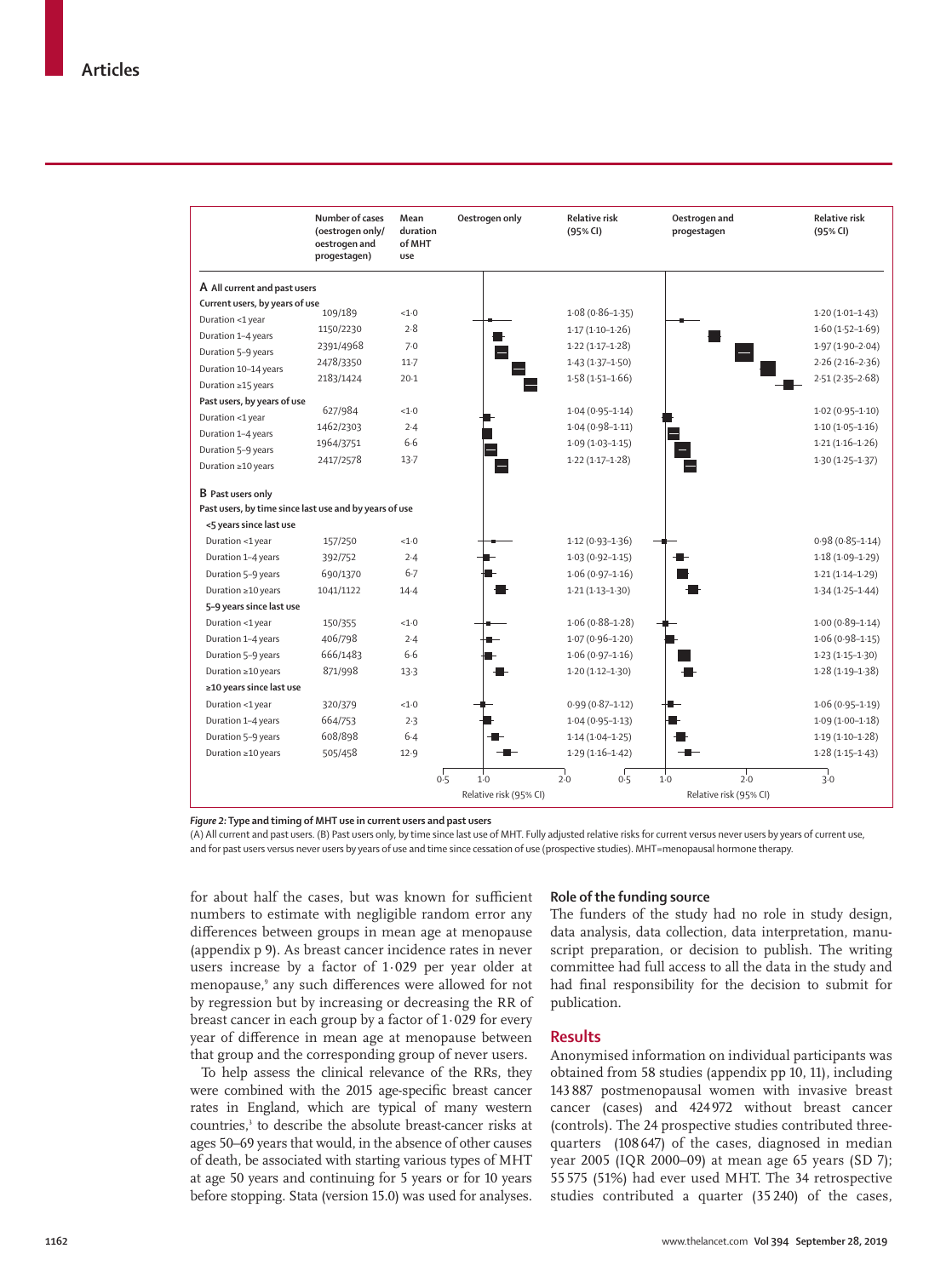|             | Number of cases<br>(oestrogen only/<br>oestrogen and<br>progestagen) | Mean<br>age at<br>menopause | Mean<br>duration<br>of MHT<br>use | Oestrogen only         | <b>Relative risk</b><br>(95% CI) | Oestrogen and<br>progestagen | <b>Relative risk</b><br>(95% CI) |
|-------------|----------------------------------------------------------------------|-----------------------------|-----------------------------------|------------------------|----------------------------------|------------------------------|----------------------------------|
| 40-44 years | 437/359                                                              | 42.9                        | $10-7$                            |                        | $1.33(1.19 - 1.48)$              |                              | $2.22(1.96-2.52)$                |
| 45-49 years | 1279/2017                                                            | 47.4                        | 9.3                               |                        | $1.39(1.30 - 1.48)$              |                              | $2.14(2.03 - 2.26)$              |
| 50-54 years | 1261/2727                                                            | 50.9                        | 8.8                               |                        | $1.33(1.25-1.42)$                |                              | $2.10(2.01 - 2.21)$              |
| 55-59 years | 372/741                                                              | 52.0                        | 8.3                               |                        | $1.26(1.12 - 1.41)$              |                              | $1.97(1.81 - 2.15)$              |
| 60-69 years | 135/203                                                              | 51.5                        | 7.9                               |                        | $1.08(0.90 - 1.31)$              |                              | $1.75(1.48-2.06)$                |
|             |                                                                      |                             |                                   |                        |                                  |                              |                                  |
|             |                                                                      |                             | 0.5                               | $1-0$                  | 2.0<br>0.5                       | $1-0$<br>2.0                 | 3.0                              |
|             |                                                                      |                             |                                   | Relative risk (95% CI) |                                  | Relative risk (95% CI)       |                                  |

*Figure 3:* **Age at first use: relative risks during years 5–14 of current MHT use**

Fully adjusted relative risks for current versus never users during years 5–14 of current use, subdivided by age at first use of MHT, giving in each subgroup a mean age at menopause and mean duration of MHT use in cases (prospective studies). Tests for trend in RR with age of start of MHT use (χ<sup>2</sup>, 1 degree of freedom): oestrogen-only MHT 4·04, p=0·044; oestrogen-progestagen MHT 6·44, p=0·011. MHT=menopausal hormone therapy.

diagnosed in median year 1995 (IQR 1992–98); 15 642 (44%) had ever used MHT (figure 1).

Overall, breast cancer risk was greater in MHT ever users than never users (appendix p 31). Since the aim is to assess risks associated with specific types of MHT in relation to the timing of use, further analyses are restricted to 128435 cases, three-quarters (95717) in prospective studies, and 366965 controls with complete information on the type last used, duration of use, and time since last use. With this restriction (appendix p 32) or without it (appendix p 31), the study-specific RRs for ever users versus never users of MHT differed significantly between retrospective and prospective studies, as did the RRs for current users versus never users (appendix p 33). This difference was largely due to lower RRs in North American retrospective studies. The RRs for a particular duration of use of a particular type of MHT were about one fifth lower in the aggregated retrospective than in the aggregated prospective studies (appendix p 19, 34). Given that some MHT users in retrospective studies might have been more willing than non-users to participate as controls, or that there may have been differential recall of use between cases and controls, the main analyses include only the prospective studies, but corresponding analyses for the retrospective studies are in the appendix (pp 50–55). As the prospective studies include three-quarters of the cases, they would have dominated the overall evidence if both study types had been combined.

Among women who developed breast cancer in the prospective studies, mean age at menopause was 50 years (SD 5), mean age at first MHT use was 50 years (SD 6), and mean duration of MHT use was 10 years (SD 6) in current users and 7 years (SD 6) in past users. Hysterectomy largely determined MHT type; the proportions of women reported to have had the procedure were 2710 (7%) of 37 951 for oestrogen-progestagen users, but 31 187 (84%) of 37213 for oestrogen-only users.

RRs were consistently greater for oestrogen-progestagen than oestrogen-only preparations, were greater in current than in past users, and (in both current and past users) increased steadily with duration of use (figure 2). For each MHT type, there was a significant excess risk even during years 1–4 (mean: year 3) of current use: the RRs were 1·60 (95% CI 1·52–1·69) for oestrogenprogestagen and 1·17 (1·10–1·26) for oestrogen-only MHT. During years 5–14 (mean: year 9) current use the RRs were 2·08 (2·02–2·15) for oestrogen-progestagen and  $1.33$  ( $1.28-1.37$ ) for oestrogen-only MHT. In past users, excess duration-dependent risks persisted for more than a decade after stopping MHT use. There is little information about breast cancer risk associated with past use that had ceased more than 15 years previously.

Few women had started MHT at ages 30–39 years, but among those who were still current users 15 years later, there were significant risks with oestrogen-progestagen and oestrogen-only preparations (appendix p 40). Substantial numbers of women, however, had started MHT in each of the age groups 40–44, 45–49, 50–54, and 55–59 years, and for each group the RRs were similar (figure 3; appendix pp 35–39). Few women had started MHT at ages 60–69 years, and their excess risks during years 5–14 of current use were significant for oestrogenprogestagen (RR 1·75, 95% CI 1·48–2·06) but not for oestrogen-only MHT (RR 1·08, 0·90–1·31, based on only 135 exposed cases). For comparability, the RRs in figure 3 and in subsequent figures are based on cases arising during years 5–14 of MHT use (which includes most cases in current users).

Sensitivity analyses left the main findings largely unchanged (appendix pp 20, 21, 43, 44). The RRs were little altered by additional adjustment for ethnicity, education, age at menarche, height, and oral contraeptive use, restriction to women with data on all adjustment variables, variation of the 5–year cutoff, exclusion of the largest or the smaller studies, or exclusion of women with an index date of less than 1 year after the last report. Failure to account for any additional use between last-recorded use and cancer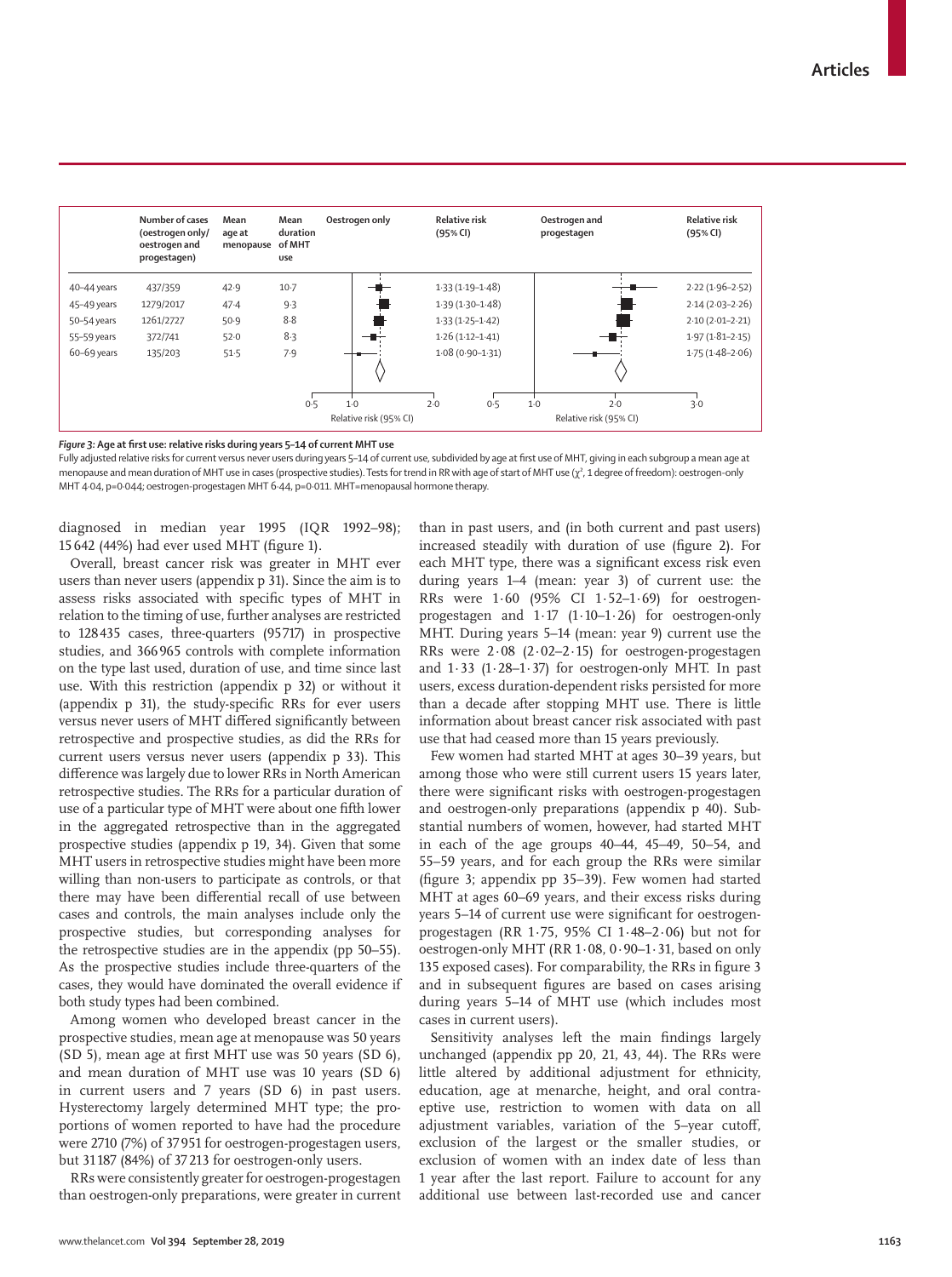diagnosis would, however, have increased durationspecific RRs, especially for less than 1 year MHT use.

Figure 4 (and appendix pp 22, 23) show breast cancer RRs during years 5–14 (mean: year 9) of current use according to the main constituents, doses, and modes of delivery of the last-used MHT. For oestrogenonly preparations, there was no heterogeneity of risk between equine oestrogen and oestradiol, or between oral administration and transdermal. By contrast, there

|                                         | Number<br>of cases |                                                             | Relative risk (95% CI)<br>during years 5-14 of<br>MHT use |
|-----------------------------------------|--------------------|-------------------------------------------------------------|-----------------------------------------------------------|
| All oestrogen-only preparations         | 4869               | E                                                           | $1.33(1.28-1.38)$                                         |
| By constituent                          |                    |                                                             |                                                           |
| Equine oestrogen                        | 1910               |                                                             | $1.32(1.25 - 1.39)$                                       |
| Oestradiol                              | 1563               |                                                             | $1.38(1.30 - 1.46)$                                       |
| By mode of administration               |                    |                                                             |                                                           |
| Oral                                    | 3633               |                                                             | $1.33(1.27 - 1.38)$                                       |
| Transdermal                             | 919                |                                                             | $1.35(1.25 - 1.46)$                                       |
| All oestrogen-progestagen preparations  | 8318               |                                                             | $2.08(2.02 - 2.15)$                                       |
| By progestagenic constituent            |                    |                                                             |                                                           |
| (Levo)norgestrel                        | 1735               |                                                             | $2.12(1.99 - 2.25)$                                       |
| Norethisterone acetate                  | 2642               |                                                             | $2.20(2.09-2.32)$                                         |
| Medroxyprogesterone acetate             | 2012               |                                                             | $2.07(1.96 - 2.19)$                                       |
| By frequency of addition of progestagen |                    |                                                             |                                                           |
| Daily                                   | 3948               |                                                             | $2.30(2.21 - 2.40)$                                       |
| Intermittent                            | 3467               |                                                             | $1.93(1.84 - 2.01)$                                       |
| Vaginal oestrogen                       | 437                |                                                             | $1.09(0.97 - 1.23)$                                       |
| Progestagen only                        | 112                |                                                             | $1.39(1.11 - 1.75)$                                       |
| Tibolone                                | 680                |                                                             | $1.57(1.43 - 1.72)$                                       |
|                                         |                    | 1.5<br>0.5<br>$1-0$<br>2.0<br>2.5<br>Relative risk (95% CI) |                                                           |

*Figure 4:* **Main types of MHT: relative risks during years 5–14 of current use**

Fully adjusted relative risks for current versus never users during years 5–14 (mean: year 9) of use. MHT=menopausal hormone therapy. Appendix p 45 gives results for uncommon constituents.

appeared to be little risk for topical vaginal oestrogens  $(RR 1.09, 0.97-1.23; p=0.15).$ 

During years 5–14 of use of an oestrogen-progestagen combination, the RR was greater for oestrogen plus daily progestagen than for oestrogen plus intermittent progestagen (which usually involved 10–14 days of progestagen per month); RR 2·30 (2·21–2·40) and RR 1·93 (1·84–2·01), respectively, heterogeneity p<0·0001. In general, the RR did not differ substantially by the progestagenic constituent of the combinations, including rarely used hormones, such as micronised [natural] progesterone (RR  $2.05$ ,  $1.38-3.56$ ), although the RR appeared to be somewhat lower for oestrogen plus dydrogesterone (appendix p 45). The RR was significantly increased during years 5–14 of progestagen-only MHT (1·39, 1·11–1·75; p=0·0055) and of tibolone (1·57,  $1.43 - 1.72$ ; p<0.0001).

Most studies provided data on tumour characteristics. RRs in current users during years 5–14 were substantially greater for ER+ than ER– tumours and for lobular than ductal tumours, but were similar for localised tumours and tumours that had spread beyond the breast (figure 5). The appendix (pp 46–47) gives further results by ER status.

The RRs during years 5–14 of MHT use varied little with any personal characteristics except BMI (appendix p 49). Figure 6 shows the absolute breast cancer incidence rates per decade in the age range 55–64 years among never users and among current users during years 5–14 of MHT use. Risk increased with increasing BMI among never users (an association that did not weaken with age, appendix p 26), but not among current users. Hence, the absolute and relative excess risks associated with MHT use were greater for lean women than for obese women. For oestrogen-only MHT, the RRs comparing current users versus never users in the same BMI category were 1·52 (1·45–1·60) for lean, 1·26 (1·19–1·34) for overweight, and 1·10 (1·02–1·20) for obese women. For oestrogen-progestagen MHT, the RRs were 2·36

|                           | Number of cases<br>(never/oestrogen only/<br>oestrogen and progestagen) | Oestrogen only         | Relative risk (95% CI)<br>during years 5-14 of<br>MHT use | Oestrogen and<br>progestagen | Relative risk (95% CI)<br>during years 5-14 of<br>MHT use |
|---------------------------|-------------------------------------------------------------------------|------------------------|-----------------------------------------------------------|------------------------------|-----------------------------------------------------------|
| Oestrogen-receptor status |                                                                         |                        |                                                           |                              |                                                           |
| ER positive               | 28498/2330/4491                                                         | Е                      | $1.45(1.38-1.53)$                                         |                              | $2.44(2.35-2.54)$                                         |
| ER negative               | 7059/514/701                                                            | ₩.                     | $1.25(1.13 - 1.38)$                                       |                              | $1.42(1.30-1.55)$                                         |
| <b>Tumour histology</b>   |                                                                         |                        |                                                           |                              |                                                           |
| Lobular                   | 3775/466/880                                                            |                        | $1.58(1.43 - 1.75)$                                       |                              | $2.72(2.51-2.95)$                                         |
| Ductal                    | 23644/2622/4247                                                         | Е                      | $1.25(1.20-1.31)$                                         | $\overline{\phantom{a}}$     | $1.89(1.82 - 1.97)$                                       |
| Tumour spread             |                                                                         |                        |                                                           |                              |                                                           |
| Localised to the breast   | 11789/1392/2450                                                         | Е                      | $1.31(1.23 - 1.39)$                                       |                              | $2.07(1.97 - 2.17)$                                       |
| Spread beyond the breast  | 8558/857/1387                                                           |                        | $1.35(1.25 - 1.46)$                                       |                              | $1.89(1.78-2.02)$                                         |
|                           |                                                                         | $1-0$<br>7.0           | 3.0                                                       | 2.0<br>$1-0$                 | 3.0                                                       |
|                           |                                                                         | Relative risk (95% CI) |                                                           | Relative risk (95% CI)       |                                                           |

*Figure 5:* **Tumour characteristics: relative risks during years 5–14 of current use**

Fully adjusted relative risks for current versus never users during years 5–14 (mean: year 9) of use. MHT=menopausal hormone therapy.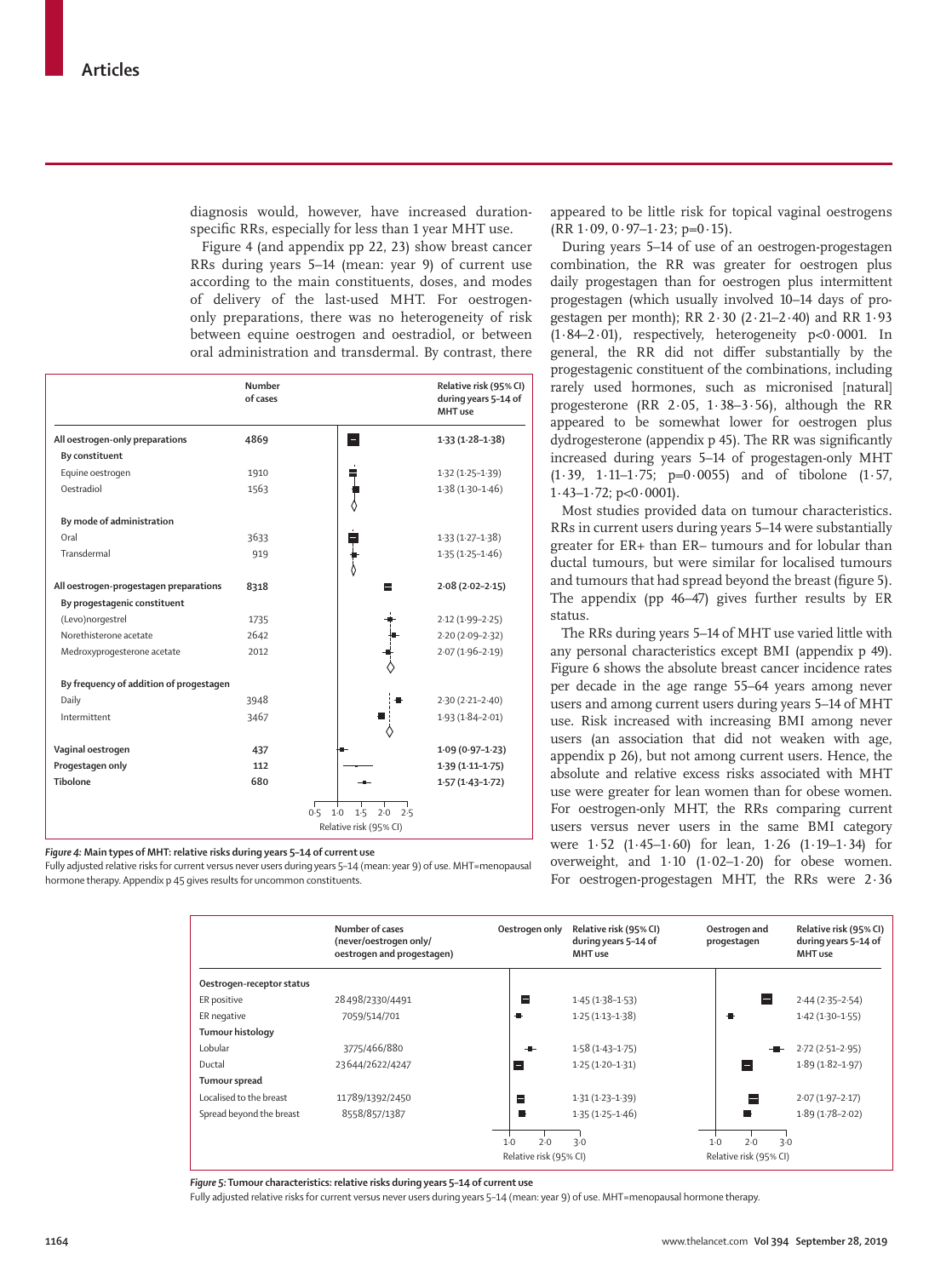www.thelancet.com**Vol 394 September 28, 2019 1165**

 $(2.28-2.45)$  for lean,  $1.92$   $(1.82-2.02)$  for overweight, and 1·65 (1·52–1·79) for obese women. Among never users, the incidence of ER– disease was low and little related to BMI, but the incidence of ER+ disease increased with BMI. Hence, ER+ disease accounted for almost all of the association of breast cancer risk with BMI in never users and of the MHT-associated excess risk in users (figure 6; appendix p 48).

To estimate the absolute risks of breast cancer by age 70 years that would be associated with starting various types of MHT at age 50 years and continuing for 5 years or for 10 years, we combined prospective study RRs for women who began any oestrogen-progestagen MHT at ages 45–54 years (appendix p 41) with estimates of the breast cancer incidence rates at ages 50–69 years among never users of average weight in western countries (appendix pp 24–27). The excess risks associated with daily and with intermittent progestagen use were estimated as being, respectively, about one-sixth greater and one-sixth less than this overall excess risk, and the excess risks for oestrogen-only MHT were estimated as being about one-third as great as it (figure 4).

These absolute risks of developing breast cancer during the 20-year age range 50–69 inclusive are shown in figure 7. They assume that  $6.3\%$  of never users of average weight (ie,  $6.3$  in every 100 never users of MHT) would develop breast cancer during this 20-year period (appendix pp 17, 18, 24, 25, 26). With 5 years of MHT use followed by 15 years of past use, the 20-year risk for oestrogen-plus-daily-progestagen would then become about  $8.3\%$ , an absolute increase of  $2.0$  per every 100 women (one in every 50 users). For oestrogen-plusintermittent-progestagen, the risk would become about 7·7%, an absolute increase of 1·4 per 100 women (one in every 70 users). For oestrogen-only the risk would become about 6·8%, an absolute increase of 0·5 per 100 women (one in every 200 users; this excess would be greater in lean women, but slight in obese women). About half the excess would be during the first 5 years of current use of MHT, and half would be during the next 15 years of past use. The 20-year excess risks with 10 years of use from age 50 years would be about double those with 5 years of use.

## **Discussion**

Users of systemic hormone therapy who started around the time of menopause were at greater risk of invasive breast cancer than apparently similar never users. Excess risks were greater among current than past users, but some risk persisted for more than a decade after MHT use ceased. There was little excess risk after use of MHT for less than 1 year, but there were definite excess risks associated with just 1–4 years of use, and progressively greater risks with longer use. For a given duration of use, the excess risk among current users of MHT was greater for ER+ than for ER– disease. The risk was greater for oestrogen-progestagen than for



7

*Figure 6:* **Relevance of BMI to the absolute 10 year breast cancer incidence rate per 100 women at ages 55–64 years in never users and in current users of MHT**

Adjusted relative risks for all cancers during 5–14 years of current use were calculated taking never users with a BMI of 25–29 kg/m² as the reference, and then standardising to the incidence rate of breast cancer in never users aged 55–64 years of average weight in western countries (ie, 3 per 100 women; appendix p 17). Separate results for ER+ and ER– breast cancer are shown (both with broken lines) only for never users of MHT (but are shown for current users in the appendix, p 48). BMI groups: <25 kg/m² (lean); 25–30 kg/m<sup>2</sup> (overweight); and ≥30 kg/m<sup>2</sup> (obese); incidence is plotted against mean BMI values. BMI=body-mass index. ER+=oestrogen-receptor positive. ER–=oestrogen-receptor negative. MHT=menopausal hormone therapy.

oestrogen-only preparations, particularly if progestagen use was daily rather than intermittent. Risks did not differ substantially between the main oestrogenic constituents, or by whether oestrogens were administered orally or transdermally. There appeared to be little risk, however, from topical vaginal oestrogen preparations, which limit systemic exposure.<sup>10</sup> For the oestrogenprogestagen preparations, risks did not generally differ between different progestagenic constituents, including micronised [natural] progesterone, but appeared to be somewhat lower for combinations containing dydrogesterone.<sup>11</sup>

Ovarian function ceases with menopause; thereafter, oestrogen levels fall substantially and progesterone levels fall to near zero. Endogenous oestrogen synthesis in postmenopausal women occurs mainly in adipose tissue, catalysed by the enzyme aromatase. Postmenopausal oestrogen levels therefore correlate strongly with the amount of adipose tissue, and hence with BMI,<sup>12</sup> and can be reduced to nearly zero by treatment with aromatase inhibitors.<sup>13</sup>

Among postmenopausal women in western countries, ER+ breast cancer accounts for about three-quarters of all breast cancer cases and deaths, and postmenopausal oestrogenic activity is a strong determinant of the incidence of ER+ breast cancer. Among postmenopausal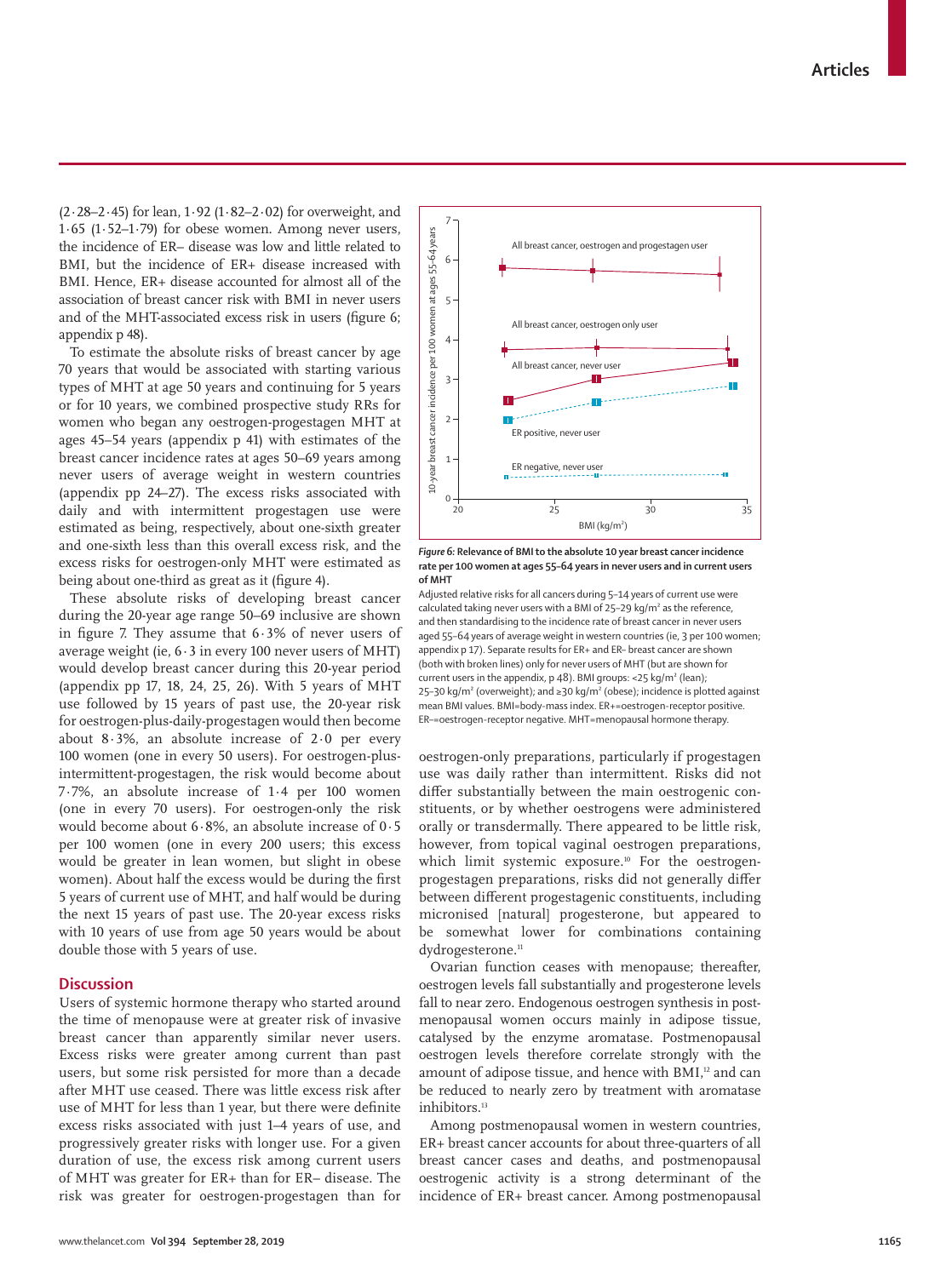

*Figure 7:* **Effect of 5 years or of 10 years of MHT use, starting from age 50 years, on 20-year breast cancer incidence rates** Relevance of MHT use and of adiposity to the absolute 20-year risk of developing breast cancer from ages 50–69 years inclusive, assuming that the relative risks found in the prospective studies would apply to women of average weight in a typical developed country in which the absolute 20-year risk of developing breast cancer in never users is 6·3 per 100 women (appendix pp 17, 18, 24, 25, 26). Results for women of average weight are shown for never users and for various categories of MHT use from age 50 years. A) Effects of 5 years or of 10 years of oestrogen-plus-daily-progestagen MHT. B) Effects of 5 years or of 10 years of oestrogen-plus-intermittent-progestagen MHT. C) Effects of 5 years or of 10 years of oestrogen-only MHT. D) Effects of adiposity among women who never use MHT, comparing those of average weight with those who were lean or obese. MHT=menopausal hormone therapy.

women, the incidence of ER+ breast cancer correlates with age at menopause° and with blood oestrogen levels,12 and randomised trials have shown that the incidence of ER+ breast cancer can be greatly reduced by antioestrogen drugs such as an aromatase inhibitor, or tamoxifen. In these trials (appendix p 28), allocation to the anti-oestrogen treatment halved the incidence of ER+ breast cancer in postmenopausal women during the scheduled treatment period (RR 0·51, 99% CI  $0.39 - 0.65$ ,  $Z = -6.9$ ,  $p < 10^{-10}$ ). Hence, among postmenopausal women oestrogen-only MHT might be expected to increase ER+ breast cancer incidence rates, as is indicated by the prospective studies.

As postmenopausal adiposity increases endogenous oestrogenic activity and increases ER+ breast cancer incidence, the magnitude of any effect of MHT on breast cancer incidence might be expected to differ by adiposity, and it does. BMI is associated with increased incidence of ER+ disease in postmenopausal never users of MHT (an association that does not weaken with age), but not in women who have been using MHT for some years (figure 6). Obesity therefore attenuates the absolute and the relative excess breast cancer risk associated with MHT. Indeed, for women who are obese, use of oestrogenonly MHT adds little to their already elevated breast cancer risk, suggesting that this addition of an exogenous oestrogen adds relatively little to the adiposity-associated oestrogenic stimulation of their breast tissue. Lean and obese women were, however, similar in the absolute increase in risk produced by addition of a progestagen (ie, in the difference in risk between oestrogen-only MHT and oestrogen plus progestagen MHT).

MHT use is associated with much greater proportional increases in ER+ than ER– disease. Moreover, the excess breast cancer risks in MHT users are strongly duration dependent. Although MHT users differ in various ways from non-users, these biologically plausible findings suggest that the excess of ER+ breast cancer associated with MHT use, which accounts for most of the overall excess of breast cancer associated with MHT use, is largely causal (ie, that some years of MHT use, starting at around the time of the menopause, increases the probability of developing ER+ breast cancer among otherwise similar women of the same age). Although it is unclear why oestrogen-progestagen preparations would have a greater effect than oestrogen-only MHT,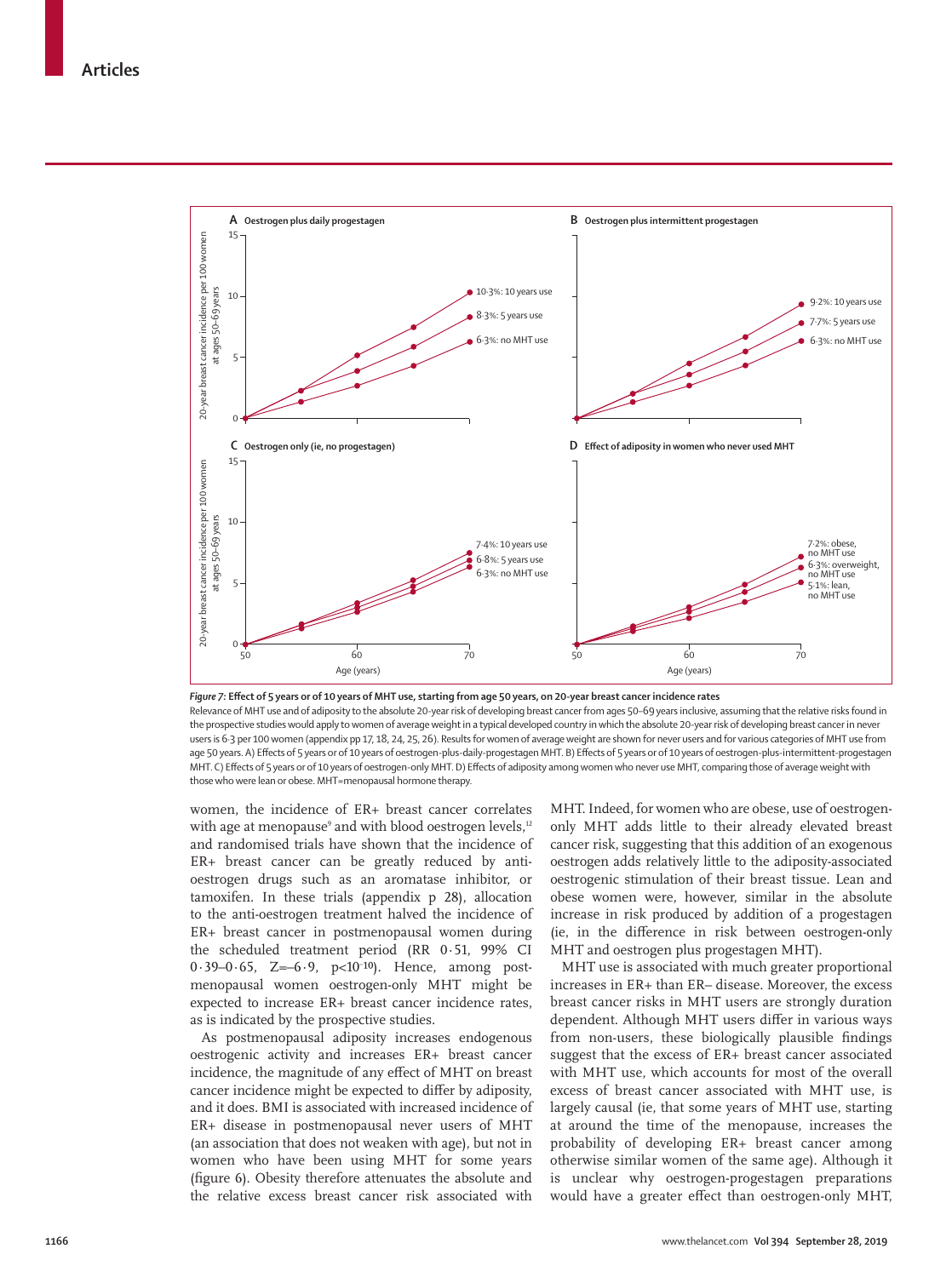there is no good reason to distrust this statistically reliable finding.

There was extensive information in the prospective studies on the effects of starting MHT use at various ages throughout the range 40–59 years. For women who had started anywhere in this age range the RRs among current users were similar, and were all highly significant. Comparatively few women, however, had started such treatment well after the menopause, for example at ages 60–69 years. Among them, the excess risk was statistically definite for oestrogen-progestagen but not for oestrogenonly preparations, although this non-significant result should not be considered in isolation from the highly significant excess risks in the younger age groups.

Further evidence about the effects of starting the use of such treatments well after the menopause is provided by the randomised trials (appendix pp 29, 30), in which the main aim was to assess the effects of such treatments on vascular disease, which is uncommon before age 60 years. Much the largest were the two Women's Health Initiative (WHI) trials, one of oestrogen-only, the other of oestrogen-progestagen hormonal treatment.14–16 Both prespecified heart disease as the primary outcome, bone fracture as the main secondary outcome, and breast cancer as the main potential adverse outcome; their original power calculations considered the ability to detect a 15–22% increase in breast cancer.<sup>14</sup>

In the oestrogen-only trials the average age at randomisation was 64 years and the mean betweengroup difference in the duration of hormone treatment during the scheduled intervention phase but before breast cancer onset was about 3·9 years, after allowing for non-compliance (appendix p 29). During or after the intervention phase a total of 434 women developed breast cancer (including  $384$  in the WHI trial,<sup>17</sup> of whom 327 [85%] were overweight or obese<sup>18</sup>). The aggregated results suggested an unexpected decrease in risk (RR 0.77, 99% CI 0.60–0.99, Z=–2.7, p=0.01), possibly because starting oestrogen-only therapy well after the menopause does not have the same effect on breast cancer risk as starting at around the time of the menopause.19,20 Another possibility, given the epidemiological evidence that oestrogenic stimulation can increase risk and the strong randomised evidence that anti-oestrogen drugs can reduce risk in postmenopausal women, is that the apparently protective effect of hormone treatment in the oestrogen-only trials arose mainly by the play of chance, perhaps augmented by changes in breast density $2^{1-23}$  somewhat reducing the sensitivity of mammographic screening.

In the oestrogen-progestagen trials (appendix p 30) a total of 864 women developed breast cancer, including 757 in the WHI trial, $v$  and there was no apparent discrepancy with the prospective studies.<sup>14</sup> Although the between-group difference in the duration of hormone treatment was only about 3·6 years at cancer diagnosis, there was an increase in risk about as great as in the WHI power calculations, albeit with wide 99% confidence limits (RR 1·26, 99% CI 1·06–1·51; *Z*=3·4; p=0·0007).

One limitation of all the available epidemiological evidence is that there is still not long enough follow-up after cessation of prolonged MHT use by women who had started some years of hormonal treatment at around the time of menopause. If excess risks in past users are real and persist much longer than 15 years, there will be some additional hazard after age 70 years. Another limitation is that the collaboration sought information only on breast cancer incidence, not mortality, and incidence can depend on the sensitivity and frequency of mammographic screening. Breast cancer detection rates could have been reduced somewhat by the increase in breast density that is caused by hormonal treatment,<sup>21-23</sup> or increased somewhat in populations where screening frequency is associated with MHT use, as in the  $US.^{24}$ The largest prospective study was, however, from the UK, where there is a nationwide mammographic screening programme. In that study, MHT use was not materially associated with screening uptake but was associated with an increase not only in breast cancer incidence (of similar magnitude to that in all prospective studies; appendix p 34) but also in 20-year breast cancer mortality. This increase in breast cancer mortality was greater for oestrogen-progestagen than for oestrogen-only preparations; of the fatal breast cancers, three-quarters with known receptor status were ER+.25

Cases continue to accrue in the prospective studies, but there is no good reason to expect further follow-up would materially alter the main findings for current users. To limit biases, the main analyses were restricted to prospective studies, allowed for early menopause decreasing breast cancer risk and bringing forward the age when MHT is started, and adjusted for various other potential confounding factors (as other correlates of breast cancer risk might also affect the type or timing of MHT use). Current users were included up to no more than 5 years after their last reported MHT use; among them there were, on average, only 1·4 years between the last report about their MHT use and their index date. Some additional use must have occurred during that period, as must some discontinuation, but both have been allowed for (although RRs in current users must still have been slightly weakened by discontinuation before the index date). With all these safeguards, the findings are trustworthy for the main patterns of use in the prospective studies.

The clinical relevance of the main findings lies in the magnitude of the absolute risks during and after MHT use for women who start MHT at ages 40–59 years (figure 7; appendix pp 24–27), but the public health relevance depends additionally on the numbers of women previously and currently exposed. Although use of either type of MHT for less than 1 year was associated with little subsequent risk, for women of average weight in developed countries 5 years of use, starting